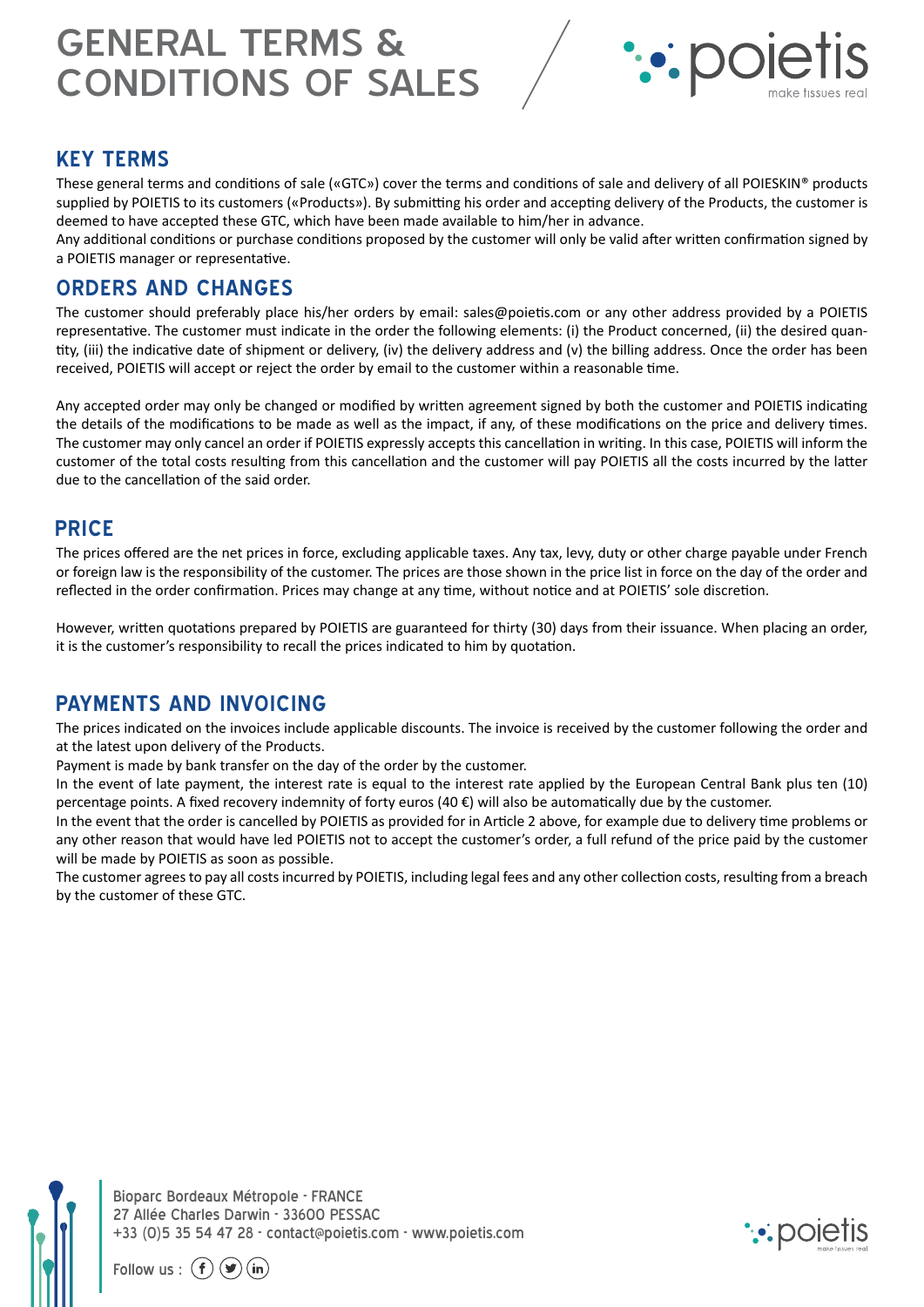# **OWNERSHIP AND USE OF THE PRODUCTS BY THE CUSTOMER**

In consideration of the payment provided for in Article 3, the customer shall have ownership of the Products from the time the Products are made available to the carrier. However, the use of the Products and their components by the customer is strictly limited to the performance of internal researches conducted by the customer to the exclusion of any other use such as:

- the use of the Products or their components in the manufacture of other products;
- the use of the Products or their components by reverse engineering in functionally similar materials;
- the use of the Products or their components for therapeutic, diagnostic or prophylactic purposes;
- and/or the transfer and resale of the Products or their components to third parties, whether such Products or components are transferred or resold for use in the internal research conducted by the customer.

The Products must also be used in accordance with the technical data sheet of each Product in accordance with the provisions of Article 6. As soon as they are received by the customer, the Products must be stored in accordance with the conditions indicated on the corresponding technical data sheet.

The customer undertakes to respect the restrictions of use provided for in this article. In the event of a violation of the provisions of this article, POIETIS may demand the immediate return of the Products at the customer's expense.

## **LIMITED WARRANTY AND LIABILITY FOR POIETIS**

The description of the Products on the POIETIS website reflects the specifications and conditions of use contained in the technical data sheets of each Product. The Product information available on the POIETIS website is a short version of the Product specifications. POIETIS reserves the right to modify the descriptions and specifications of the Products at any time and without notice. POIETIS guarantees its customer that the Products it supplies comply with the specifications contained in the technical data sheets. This warranty does not cover Products (i) used in violation of the restrictions of use provided for in Article 7 below, (ii) which have been modified in any way by persons other than POIETIS personnel or (iii) which would be used contrary to the conditions provided for in the technical data sheets. POIETIS makes no other warranty, express or implied, with respect to its Products. In particular, POIETIS does not guarantee that the use of the Products does not infringe the intellectual property rights of third parties or that they are adapted to a particular research use. The entire risk with respect to the use of the Products is assumed by the customer from the time of delivery. POIETIS shall in no event be liable for incidental, non-consequential, indirect or special damages of any kind (including operating losses, commercial damages, commercial disturbances, loss of profits, damage to the image, this list not being exhaustive) resulting from any use of the Products by the customer.

# **WARRANTY AND LIABILITY OF THE CUSTOMER**

The customer represents and warrants that it will use the Products in accordance with Article 5 and that any use of the Products will not violate applicable laws and regulations. The customer agrees to indemnify and hold POIETIS harmless against any lawsuit, loss, claim, demand, liability, cost and expense (including legal and accounting fees) that POIETIS may incur or suffer as a result of any claim against POIETIS based on fault, breach of warranty, damage caused, a contract or any other action in contractual or tortious liability, whether caused by the customer or by third parties, arising, directly or indirectly, from the use of the Products, or as a result of a failure by the customer to perform the obligations contained in these GTC.

# **WARRANTY AND LIABILITY OF THE CUSTOMER**

Unless otherwise specified in the purchase order signed by the parties, orders are shipped from POIETIS' premises (Pessac, 33600 France) according to Incoterm® 2010 Ex Works, MONDAY and/or TUESDAY of each week unless these days are public holidays. In this case the shipment is postponed to the following week. Requests for cancellation of the order, compensation or the application of a delay penalty in the event of a delay or non-delivery of the order are excluded.

POIETIS reserves the right, at its discretion and unless otherwise indicated in the purchase order, to choose the method of packaging and delivery as well as the most suitable carrier in order to ensure in particular the stability of the Products and to allow an efficient follow-up of orders. All deliveries are made at the risk and peril of the customer, who shall bear all risks of loss or damage to the Products in transit. Any risk of loss or damage is transferred to the customer at the time the Products are collected by the carrier at POIETIS' premises. The carrier bears full responsibility for the delivery of the Products.

Delivery and handling charges shall be added directly to the price provided for in Article 3 and shown on the invoice.

- For orders delivered within the European Union, shipping costs are:
	- France: Forty euros (40  $\epsilon$ ) up to twelve (12) Products;
	- European Union: Sixty euros (60 €) up to twelve (12) Products.

In order to know the delivery times and charges applicable to orders delivered outside the territory of the European Union, the customer should contact sales@poietis.com.

Bioparc Bordeaux Métropole - FRANCE 27 Allée Charles Darwin - 33600 PESSAC +33 (0)5 35 54 47 28 - contact@poietis.com - www.poietis.com



Follow us :  $(f)(\blacktriangleright)$   $(\mathbf{in})$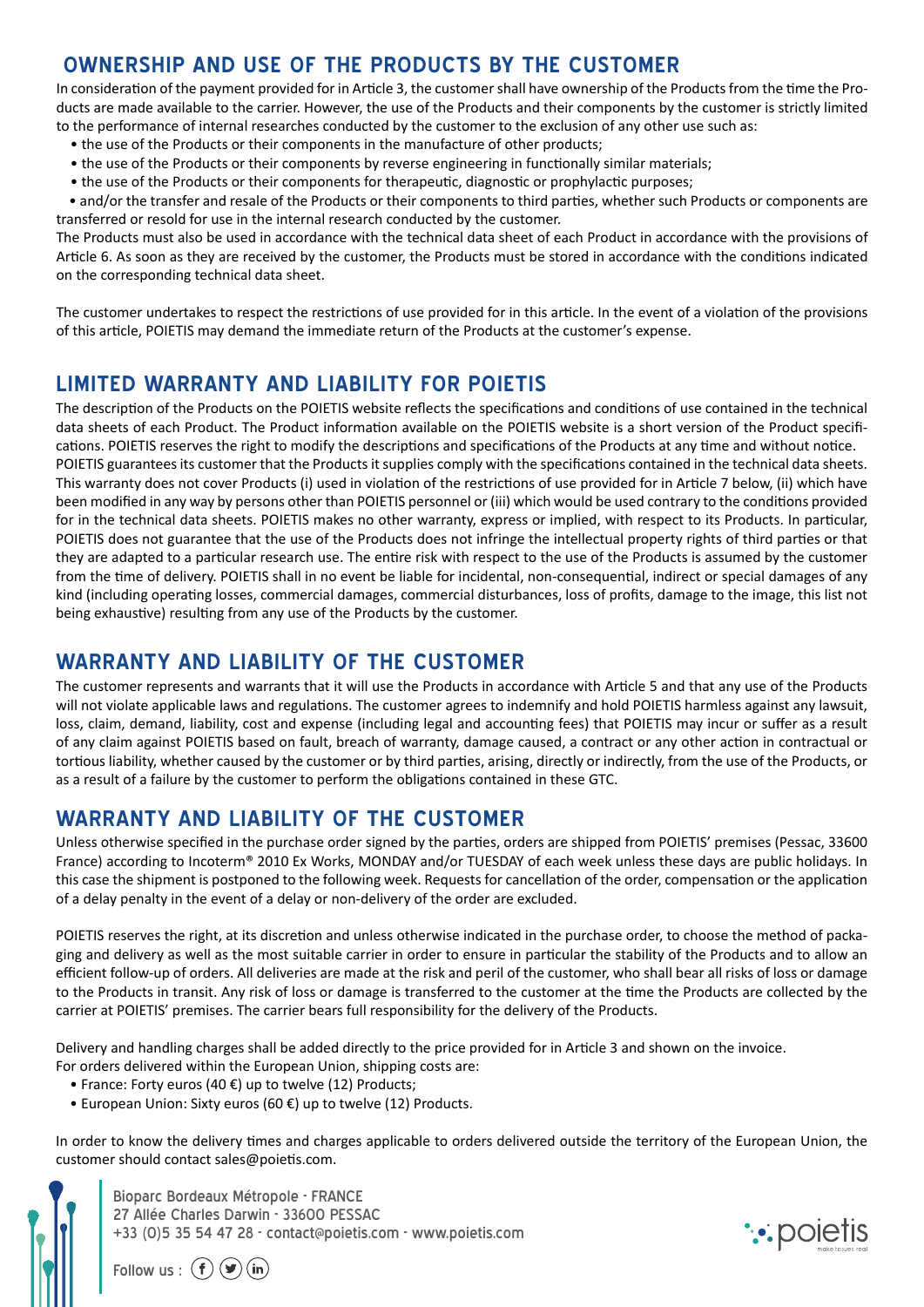## **RECLAMATION**

9.1 - All claims relating to Products damaged during transport must be immediately reported in writing to the carrier who is solely responsible for them, with a copy sent to POIETIS. It is strongly recommended that the customer check the packages in the presence of the carrier (number, condition, contents).

The carrier will deliver the Products either at POIETIS' request or at the customer's request:

 • When the carrier intervenes at POIETIS' request, POIETIS will handle, in the name and on behalf of the customer, the claims made by the latter to the carrier and in this case the only possible recourse of the customer, with regard to the Products damaged during transport, will be their replacement by POIETIS without costs or reimbursement of the price of the damaged Products, or compensation of any kind;

• When the carrier intervenes at the customer's request, the customer will be responsible for the complaints to the carrier alone.

9.2 - For all other complaints, the customer must notify POIETIS technical support in writing of Products that do not comply with the specifications contained in the technical data sheets, within five (5) days of delivery of said Products. The customer's notification must include a return authorization number obtained in advance from POIETIS technical support at the following address; sales@poietis.com as well as any justification as to the reality of the breaches. If the customer does not make any claim within five (5) days of delivery of the Products, these Products shall be definitively deemed to comply with the specifications contained in the technical data sheets and to have been irrevocably accepted by the customer.

By way of derogation from Article 1217 of the French Civil Code, POIETIS' sole and exclusive obligation and the customer's only possible recourse, with regard to the Products which have been found, and which have been recognized by POIETIS, in particular following an investigation, as defective or non-compliant, shall be at POIETIS' option either (i) their replacement without charge or reimbursement of the price of the defective or non-compliant Products, or compensation of any kind, or (ii) a credit corresponding to the price of the defective or non-compliant Products. Any transport and storage costs are to be borne by the customer.

## **CONFIDENTIALITY**

The customer undertakes to keep strictly confidential the existence, nature and content of the GTC and all information that has and/or will have been brought to its attention in the context of or prior to the negotiations of the GTC («Confidential Information»). The customer shall prevent the disclosure of Confidential Information, except to its employees who may have to know it in connection with the GTC and who are bound by confidentiality obligations at least as strict as those set out in the GTC. This obligation of confidentiality will remain in effect if the Confidential Information has not fallen into the public domain other than through the fault of the customer and notwithstanding the expiration or termination of the GTC. By way of exception to the above stipulations, the customer may, for the purposes of his regulatory obligations or tax declarations, disclose to the competent authorities and his consultants, the existence of the GTC, provided however that the customer ensures that the confidentiality of the Confidential Information thus disclosed is respected and guarantees it to POIETIS. All Confidential Information received by the customer under the GTC must be returned immediately and upon request to POIETIS.

## **CHANGE OF CIRCUMSTANCES**

Each party intends to assume the risks associated with any change in unforeseeable circumstances at the time of the conclusion of the GTC that could make their execution excessively onerous. Consequently, each party irrevocably waives its right to invoke the provisions of Article 1195 of the French Civil Code under the GTC.

#### **FORCE MAJEURE**

If the execution of the GTC is delayed or prevented as a result of an unforeseeable, uncontrollable event beyond the control of POIETIS, such as war, strike or fire, the execution time will be modified accordingly, provided that POIETIS informs the customer so that all necessary measures to minimize the consequences of the latter can be taken.

Bioparc Bordeaux Métropole - FRANCE 27 Allée Charles Darwin - 33600 PESSAC +33 (0)5 35 54 47 28 - contact@poietis.com - www.poietis.com